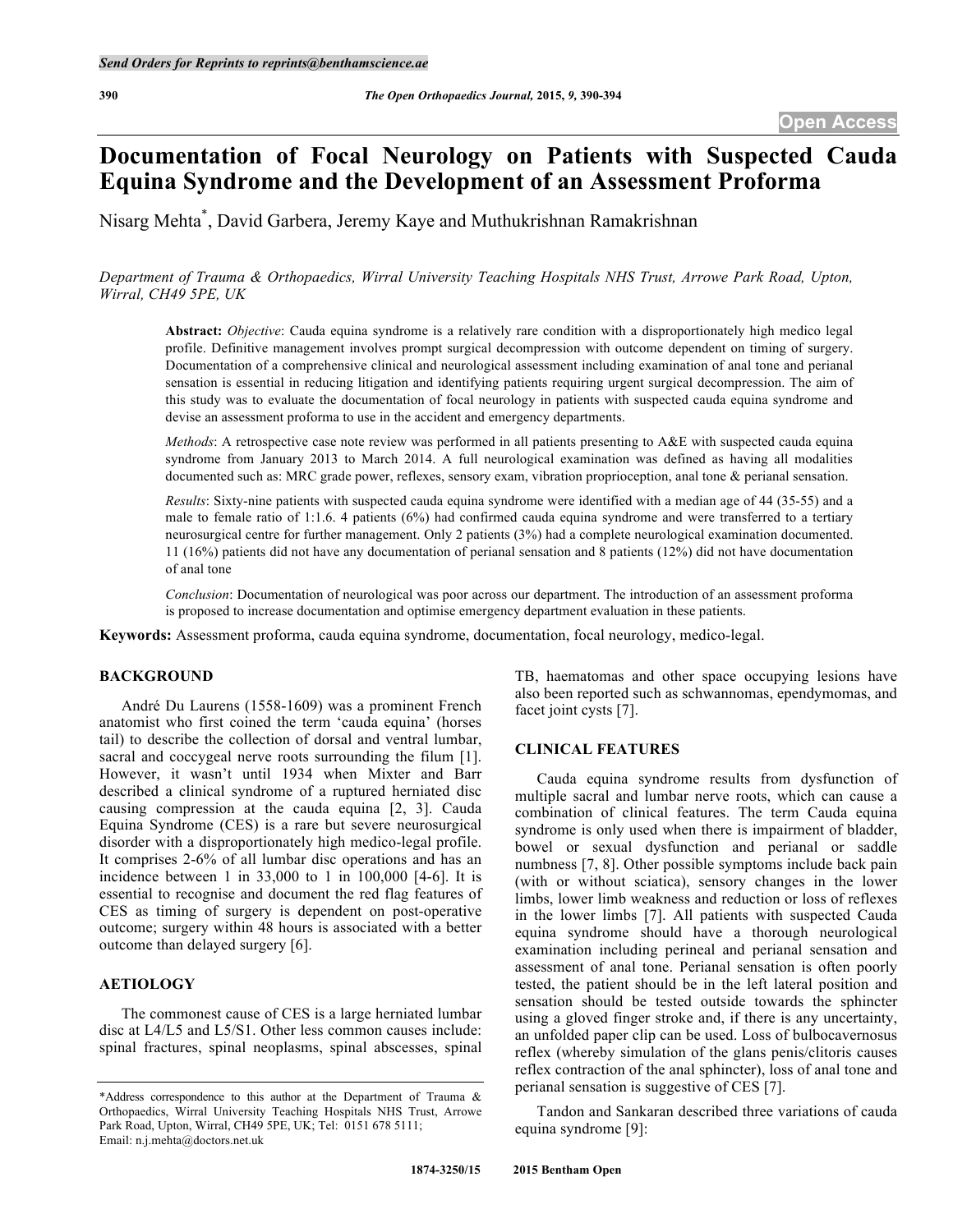- 1. Rapid onset without a previous history of back problems
- 2. Acute bladder dysfunction with a history of low back pain
- 3. Chronic backache and sciatica with gradually progressive cauda equina syndrome with canal stenosis

In addition, CES can be classified as complete (CES-R) and incomplete (CES-I) in relation to urinary retention and perineal sensation [10]. In CES-I patients present with motor and sensory changes such as saddle anaesthesia but have yet to develop full retention or incontinence of bowel or bladder. They experience neurogenic symptoms of straining micturition and altered stream [4]. In CES-R patients have developed true retention secondary to the loss of visceral neurogenic signal causing painless retention and overflow incontinence. It is essential to distinguish whether CES is complete or incomplete. A useful test involves testing trigone sensitivity with an inflated foley catheter, which is pulled when the patient is unaware. This should produce the urge to micturate, which will help distinguish patients with a genuine neurological deficit from those with painful retention [4].

## **Management**

Recent guidelines published by the Society of British Neurological Surgeons recommend an urgent MRI spine for patients with CES-R, CES-I and suspected Cauda equina syndrome [11]. All emergency departments receiving patients with suspected CES should have an agreed protocol with a local spinal unit for assessment, imaging and management of these patients. If Cauda equina compression is confirmed, immediate transfer of the patient to a tertiary neurosurgical centre should be made with all imaging and documentation [6]. Patients with Cauda equina syndrome requires decompressive surgery; the timing of such surgery is a matter of huge controversy with immediate, early and late surgical decompression reporting varied outcomes [12]. However, such studies have been limited to retrospective reviews as class I evidence from randomised controlled trials will never gain ethical approval as there will never be a study in which patients are randomised to delayed surgery [12, 13]. Todd and colleagues in a large meta-analysis concluded that patients treated earlier than 24 hours after the onset of CES are more likely to retain bladder function than those treated beyond 24 hours (p=0.03); patients treated within 48 hours are more likely to retain bladder function than those treated beyond 48 hours (p=0.005) [12]. They conclude that timing of surgery following CES probably does affect outcome. Therefore, early recognition by means of a thorough history and neurological assessment in A&E and prompt imaging is crucial in ensuring these patients get transferred for decompressive surgery [12].

#### **Medico-Legal Significance**

The majority of patient complaints after an episode of CES come from those with residual symptoms [4]. It is of utmost importance, therefore, that red flag symptoms are not only spotted, but also comprehensively recorded in clinical notes. As already discussed, best evidence seems to indicate that early surgical intervention yields the most positive outcome for the patient, especially in terms of bowel and bladder function. Given the rarity of the condition, it may not be as quickly identified as necessary to boost the probability of a good post-CES outcome. Delays of this nature may occur in both primary and secondary care. Non-availability of MRI scanning and specialist neurosurgical expertise can also delay the diagnosis. Gardner and colleagues point out, anecdotally, that most damages are eventually awarded due to a lack of accurate documentation in clinical notes [4]. Time of onset of neurological symptoms, and any on going change in bladder function were particularly poorly documented. Failure to perform a digital rectal examination is also a potential cause of litigation [8].

In a ten year period (1997-2006) there were 107 recorded cases of litigation due to negligence in the management of CES [4]. Over half (52%) of claims were directed at the inpatient team, and over a third (35%) were directed at the Accident and Emergency department [4]. This highlights the importance of spotting, and documenting, red flag symptoms at the very beginning of the patient journey. Over a recent five year period (2003-2007 inclusive), the total payout in compensation was £6,720,000, representing a significant amount in damages [4].

As the early detection and management of CES is so crucial, it is of equal importance that documentation of neurological examination is of the highest quality. This not only aids in the detection of CES, but also in the defence of any potential claim that may arise in the future.

The aims of our study were twofold, firstly to assess documentation of focal neurology in patients with suspected Cauda equina syndrome and secondly to develop an emergency department assessment proforma to enable comprehensive clinical and neurological assessment of these patients.

# **METHODS**

Following audit approval, a retrospective case note review was performed on all patients presenting to the accident and emergency department with suspected cauda equina syndrome from January 2013 to March 2014 at our busy teaching hospital. All neurosurgical referrals are taken *via* the on-call neurosurgical registrar who is based out of site, at the regional tertiary neurosurgical hospital. Case notes were evaluated independently to assess documentation of various modalities, which are outlined in the table below (Table **1**):

## **Table 1. Various modalities of a comprehensive neurological examination.**

| MRC Grade power of lower limbs                                       |  |  |
|----------------------------------------------------------------------|--|--|
| Sensory Examination (including light touch/two point discrimination) |  |  |
| Vibration & Proprioception                                           |  |  |
| Anal Tone (active and passive)                                       |  |  |
| Perianal Sensation                                                   |  |  |
| Bladder Post Void Residual Volume                                    |  |  |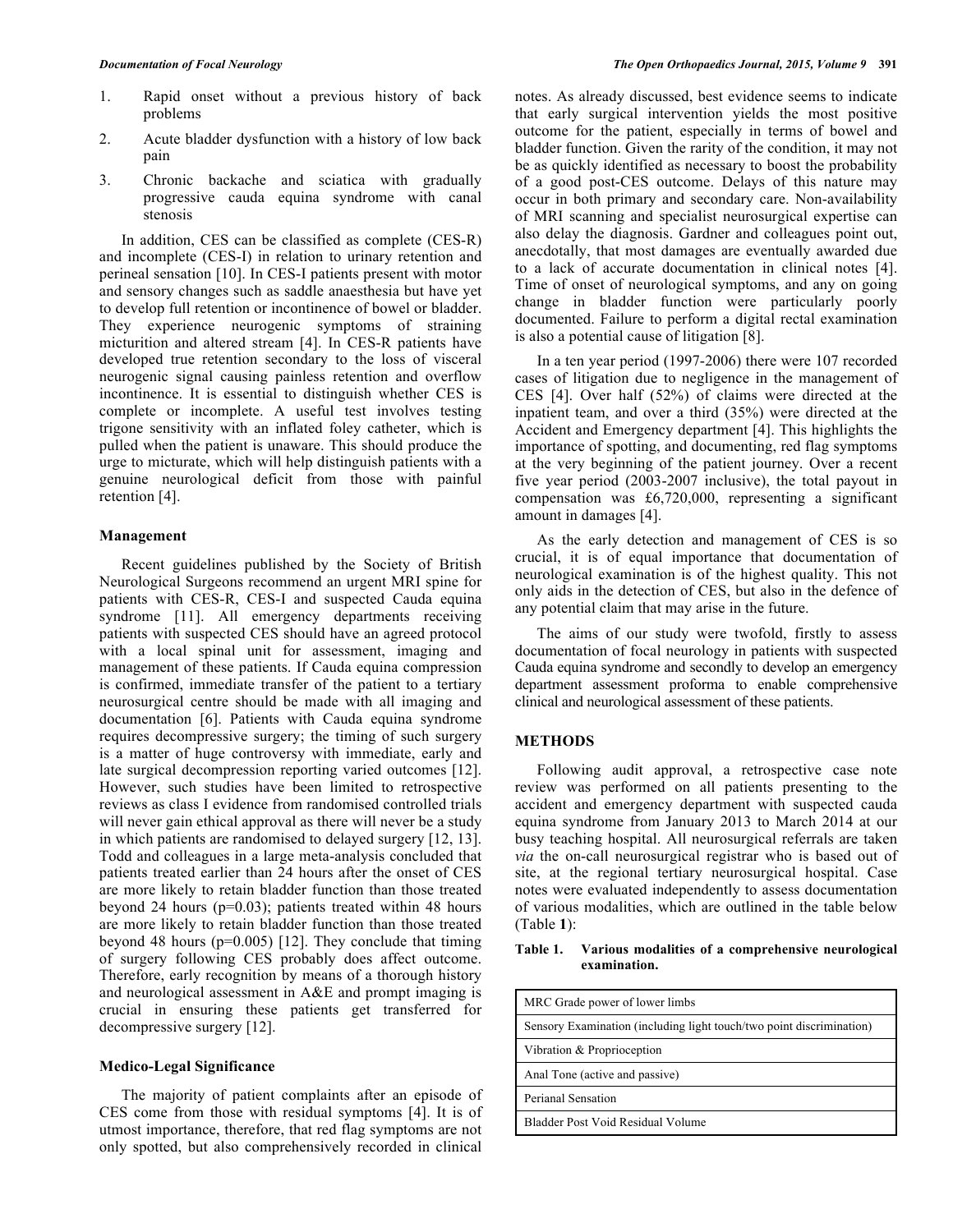A fully comprehensive neurological examination was defined as one that documented all the above modalities. In addition, documentation of the name of neurosurgical registrar and on-call neurosurgical consultant, time of discussion with neurosurgical team, time of MRI scan and plan from the neurosurgical team was also assessed. A total of 69 patients with symptoms suggestive of cauda equina syndrome were included in this study.

## **RESULTS**

Sixty-nine patients with suspected cauda equina syndrome were identified with a median age of 44 (35-55) and a male to female ratio of 1:1.6. The median time to be seen by the orthopaedic team from admission was 164 minutes (109 m-238 m) with a mean length of stay of 2.8 days.

4 patients (6%) had confirmed cauda equina syndrome and were transferred to a tertiary neurosurgical centre for further management. Disc prolapse was the most common cause of suspected cauda equina syndrome in 36 patients (52%) followed by mechanical back pain in 17 patients (25%). The graph below (Fig. **1**) demonstrates the various diagnoses in patients presenting with suspected CES at our trust.

A complete neurological assessment included documentation of all the aforementioned variables. Only 2



**Fig. (1).** Bar chart demonstrating the various diagnoses in pateints presenting with suspected cauda equina sundrome.

| <b>Assessment Modality</b>                     | <b>No of Patients Documented</b> | <b>No of Patients Not Documented</b> |
|------------------------------------------------|----------------------------------|--------------------------------------|
| <b>MRC</b> Grade Power                         | 65                               | 4                                    |
| Light Touch                                    | 67                               |                                      |
| Two-point discrimination                       | 8                                | 61                                   |
| Vibration                                      | $\overline{2}$                   | 67                                   |
| Proprioception                                 | $\overline{2}$                   | 67                                   |
| Anal Tone                                      | 61                               | 8                                    |
| Perianal Sensation                             | 58                               | 11                                   |
| Reflexes                                       | 65                               | 4                                    |
| Complete Neurological Assessment**             | $\overline{2}$                   | 67                                   |
| Post Void Bladder Residual Volume              | 22                               | 47                                   |
| Neurosurgical Registrar and Consultant Details | 31                               | 38                                   |

\*\*Neurological assessment was considered complete when all of the above modalities were tested and documented.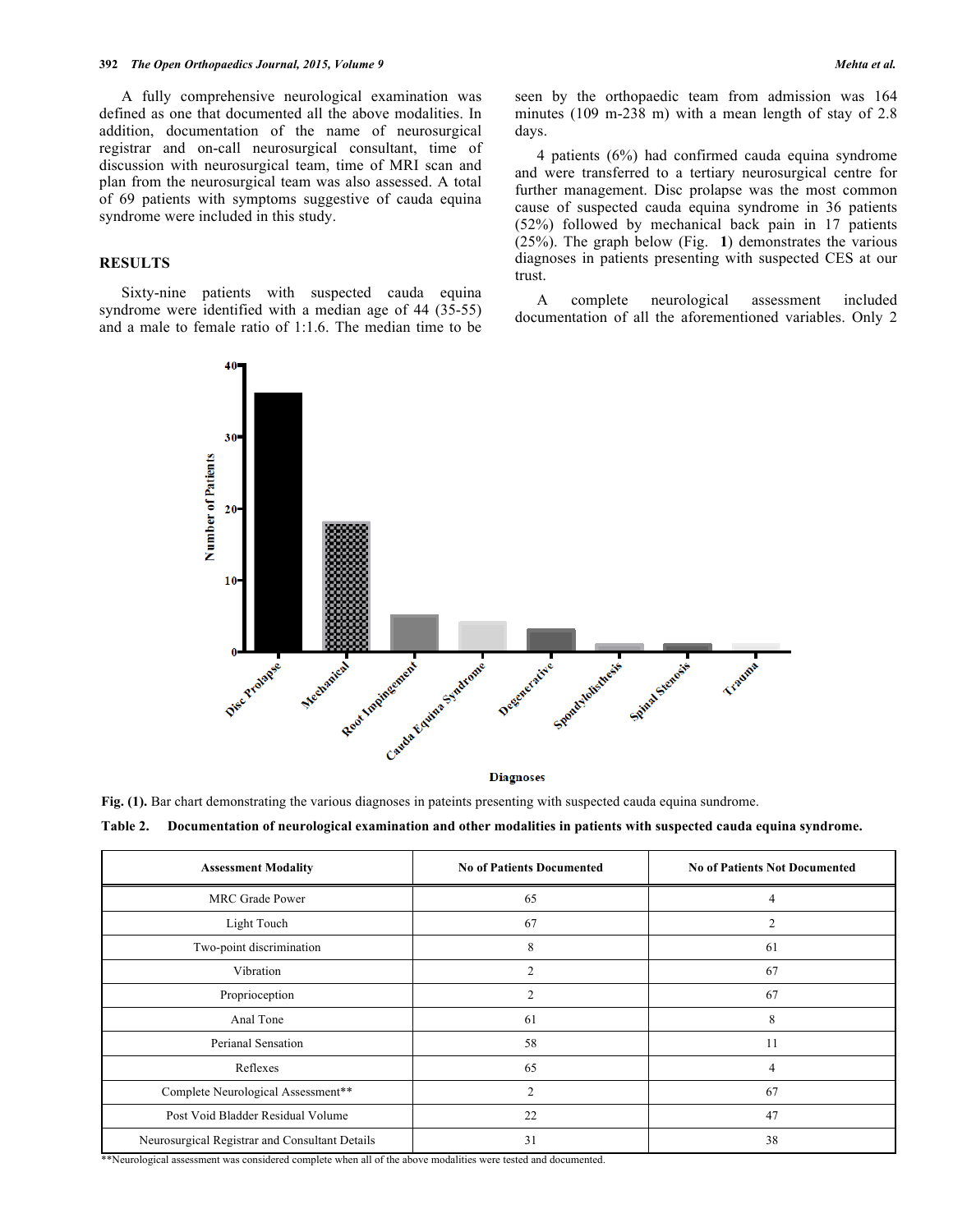

**Fig. (2).** Graph demonstrating the proportion of patients with documentd and not documented neurological examination.

patients (3%) had a complete neurological examination documented. Table **2** presents the proportion of patients who had an adequately documented neurological examination, which is represented graphically in Fig. (**2**).

40 patients (58%) with suspected CES got an urgent MRI scan within 24 hours. 13 patients (19%) with suspected CES failed to have MRI scans due to several reasons: 5 patients had contraindications to MRI and subsequently had a CT scan, 2 patients were advised as outpatient MRI scans, 3 patients refused and there was no documented reason for 3 patients. Remaining 16 patients (23%) did not warrant an urgent MRI based on clinical assessment and were discharged with advice and analgesia.

#### **DISCUSSION**

Cauda equina syndrome is commonly caused by a prolapsed intervertebral disc, which can cause serious disability, resulting in high-cost litigation in cases of mismanagement [5, 14]. Fig. (**1**) demonstrates the spectrum of diagnoses in patients with suspected cauda equina syndrome with a prolapsed disc being the most common cause in 36 patients. MRI coupled with patient history and examination remains the diagnostic gold standard in these patients. Paralysis, sensory abnormalities and long-term bladder, bowel and sexual dysfunction are just some of the complications of missed Cauda equina syndrome [12]. In addition, poor documentation is just one of several reasons

for disastrous medico-legal consequences [4]. In this study, we report in our institution that documentation of a complete neurological examination is insufficient, with only 2 patients (3%) having a complete assessment documented. Given the potential for complications, it is essential that optimal management of such patients is achieved and begins with adequate assessment in the accident and emergency department. This ensures that patients with red-flag features of CES are identified early and triaged to a tertiary neurosurgical centre without any delay in order to minimise morbidity.

True Cauda equina syndrome remains rare. In our institution, 4 patients had confirmed Cauda equina syndrome and were transferred in-hours to a tertiary neurosurgical unit for further management. Most hospitals in the UK do not offer a 24-hour MRI service and therefore, such patients are often directly referred to neurosurgery on clinical grounds alone. A study by Crocker *et al.* demonstrate that patients with suspected CES presenting out of hours should have an MRI scan at the referring hospital the next morning, with a view to transfer for surgery depending on the outcome [14]. The principle of delaying surgery until day-light hours reflects the growing adherence to the National Confidential Enquiry into Perioperative Deaths guidelines relating to avoiding 'on-call' surgery unless a delay would result in severe harm, coupled with the uncertainty of the true value of immediate decompressive surgery in CES patients [14, 15]. However, Crocker and colleagues argue that patients